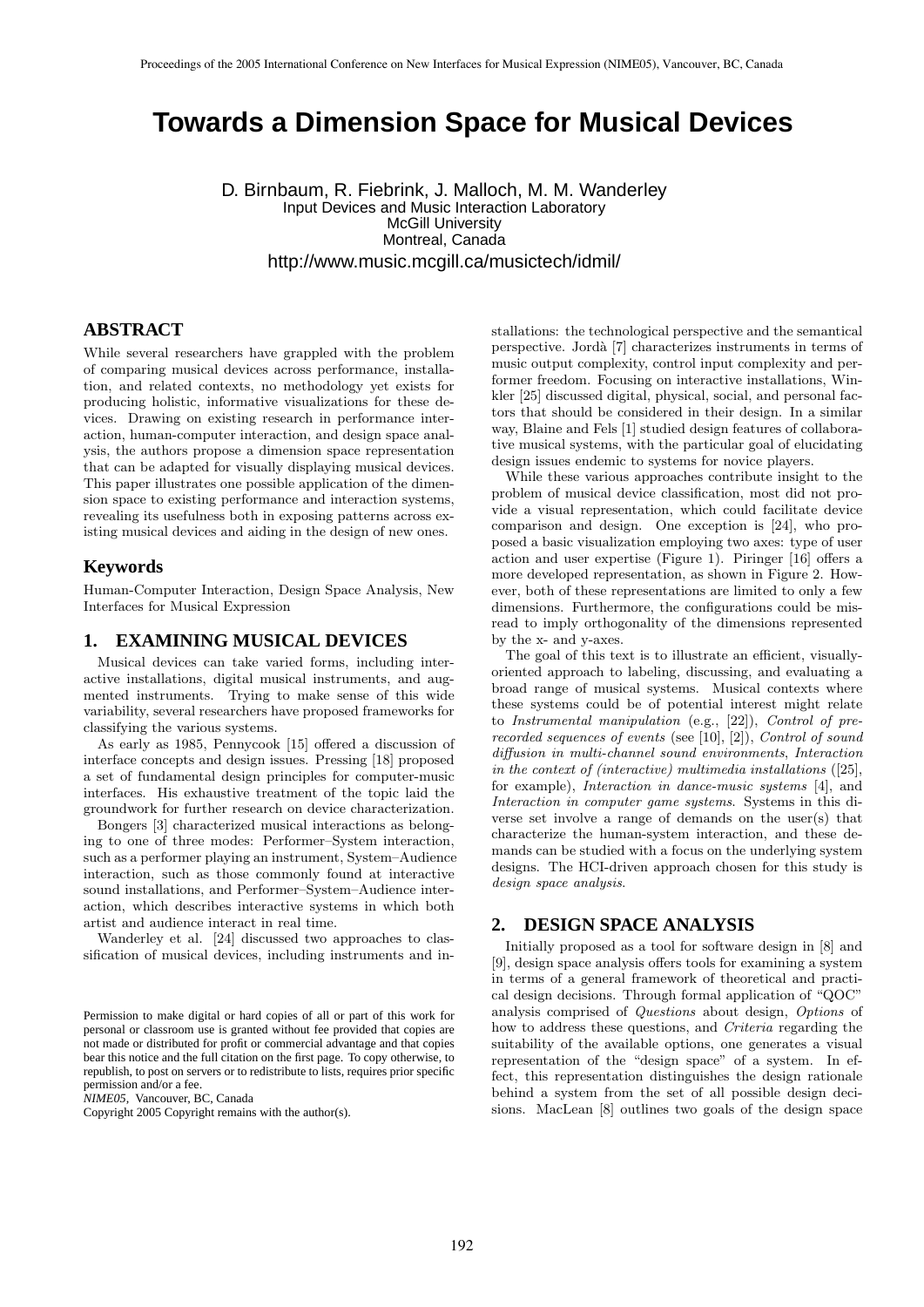Manipulation



Beginner Expert Figure 1: The 2-dimensional representation of Wanderley et al.  $[24]$ .

Figure 3: Interaction modalities according to expertise analysis approach: to "develop a technique for representing design decisions which will, even on its own, support and augment design practice," and to "use the framework as a vehicle for communicating and contextualising more **Two Types of Interaction related to** analytic approaches to usersystem [sic] interaction into the practicalities of design."

### $\mathcal{L}$ **Sound Display 2.1 Dimension Space Analysis**

achieve the goal of the interaction - the left edge  $\frac{u}{u}$ right one to expert performance to expert performance to experience the diagrams; the diagrams is  $\frac{d}{dt}$  $\frac{m}{\text{th}}$ sion) and the single state  $\mathbf{s}_0$ tem design that retains the goals of supporting design practice and facilitating communication [6]. Although dimension space analysis does not explicitly incorporate the QOC method of outlining the design space of a system, it preserves the notion of a system inhabiting a finite space within the  $\frac{1}{\sqrt{2}}$ space of an possible design options, and it sets up the dimensions of this space to correspond to various object properties. Dimension space analysis is a related approach to sysspace of all possible design options, and it sets up the dimen-

We consider here interactive sound installations as mostly consisting of video and other non-contact sensing technologies for the detection of human position or gesture. As shown in figure 4, we have the shown in figure 4, we have the shown in figure 4, we have  $\frac{1}{2}$  $\overline{\text{as}}$ ing to the manipulation of  $t$  $\overline{\text{p}}$ tions represents the opposite case of the opposite case of the opposite case of the opposite case of the opposite case of the opposite case of the opposite case of the opposite case of the opposite case of the opposite cas The Dimension Space outlined by Graham [6] represents interactive systems on six axes. Each system component is plotted as a separate dimension space so that the system can be examined from several points of view. Some axes represent a *continuum* from one extreme to another, such as the *Output Capacity* axis, whose values range from low to *hagh*. Others contain only a lew *uiscrete points* in logical progression, such as *Attention Received*, which contains the points high, peripheral, and none. The Role axis is the most eccentric, containing five unordered points. to high. Others contain only a few discrete points in logical

acoustic instrument playing technique, where the instrumentalist usually spends years of practice in the spends years of practice in the spends years of practice in the spends years of practice in the spends years of practice in the spends years of practice in the spends  $\sum_{i=1}^{\infty}$ Following the same logic, other types of interaction can also be plotted in this diagram, such as  $\ln a$ axis, and connecting them to form a two-dimensional shape.<br>They are created from the perspective of a specific entity mvoived in the interaction. Systems and their components<br>can then be compared rapidly by comparing their respective edit then be computed tapidly by computing their respective plots. The shape of the individual plots, however, contain  $\Gamma$  no intended meaning. A dimension plot is generated by placing points on each axis, and connecting them to form a two-dimensional shape. involved in the interaction. Systems and their components

systems for the recognitions of gesticulation (natural gestures), conductor's gestures and sign lanto the shown in the shown in the shown in figure 4, where  $t$  is a shown in  $t$  or  $t$  is a shown in  $t$  or  $t$  or  $t$  or  $t$  or  $t$  or  $t$  or  $t$  or  $t$  or  $t$  or  $t$  or  $t$  or  $t$  or  $t$  or  $t$  or  $t$  or  $t$  or  $t$  or  $t$ other interaction models have been interaction models. also the such as in the con- $\frac{1}{\pi}$  corresponds to an analysis of the set of in-The flexibility of the dimension space approach lies in the ability to redefine the axes. In adapting this method, the choice of axes and their possible values is made with respect to the range of systems being considered, and the significant features to be used to distinguish among them. Plotting a<br>gyptam onto a Dimongian Space is an augustic that forces the designer to examine each of its characteristics individually, and it exposes important issues that may arise during the or use of a system. system onto a Dimension Space is an exercise that forces the design or use of a system.

teraction from the point of view of the input device de-We illustrate one possible adaptation of [6]'s multi-axis graph to classify and plot musical devices ranging from dig-



by Piringer [16]. "Expressivity" appears on the y**nach den Eigenschaften Immersion und Expressivität in X- und Y-Richtung, sowie den** axis, with the categories very good, good, middle, and **FEEDBACK FEED ACCESS 200**, **See SECULTARY**, and **EVERTHENCE and a** *mersive*, an adaptation from [11]. Each shape repre**kreis** an instrument; the size indicates the amount of feedback and the color indicates feedback modality. Figure 2: An example of a visual representation on the x-axis, with the categories Touch-Controller, Extended-Range, Partially Immsersive, and Fully Im-

ital musical instruments to sound installations. For this exercise, we chose axes that would meaningfully display design differences among devices, and plotted each device only once, rather than creating multiple plots from different perspectives.

### **2.2 An Example Dimension Space**

axes. It was subjectively determined that the functionality In adapting the dimension space to the analysis of musical devices, we explored several quantities and configurations of of the spaces was not affected in plots with as many as eight axes. As an example, Figure 3 shows a seven-axis configuration, labeled with representative ranges. Figure 4 shows plots of several devices, drawn from the areas of digital musical instruments and interactive installations incorporating sound and/or music. Each of the axes are described in detail in the following section.

- The Required Expertise axis represents the level of practice and familiarity with the system that a user or performer should possess in order to interact as intended with the system. It is a continuous axis ranging in value from low to high expertise.
- The *Musical Control* axis specifies the level of control a user exerts over the resulting musical output of the system. The axis is not continuous, rather it contains three discrete points following the characterization of [19], using three possible levels of control over musical processes: timbral level, note level, and control over a musical process.
- The Feedback Modalities axis indicates the degree to which a system provides real-time feedback to a user. Typical feedback modes include visual, auditory, tactile, and kinesthetic [24].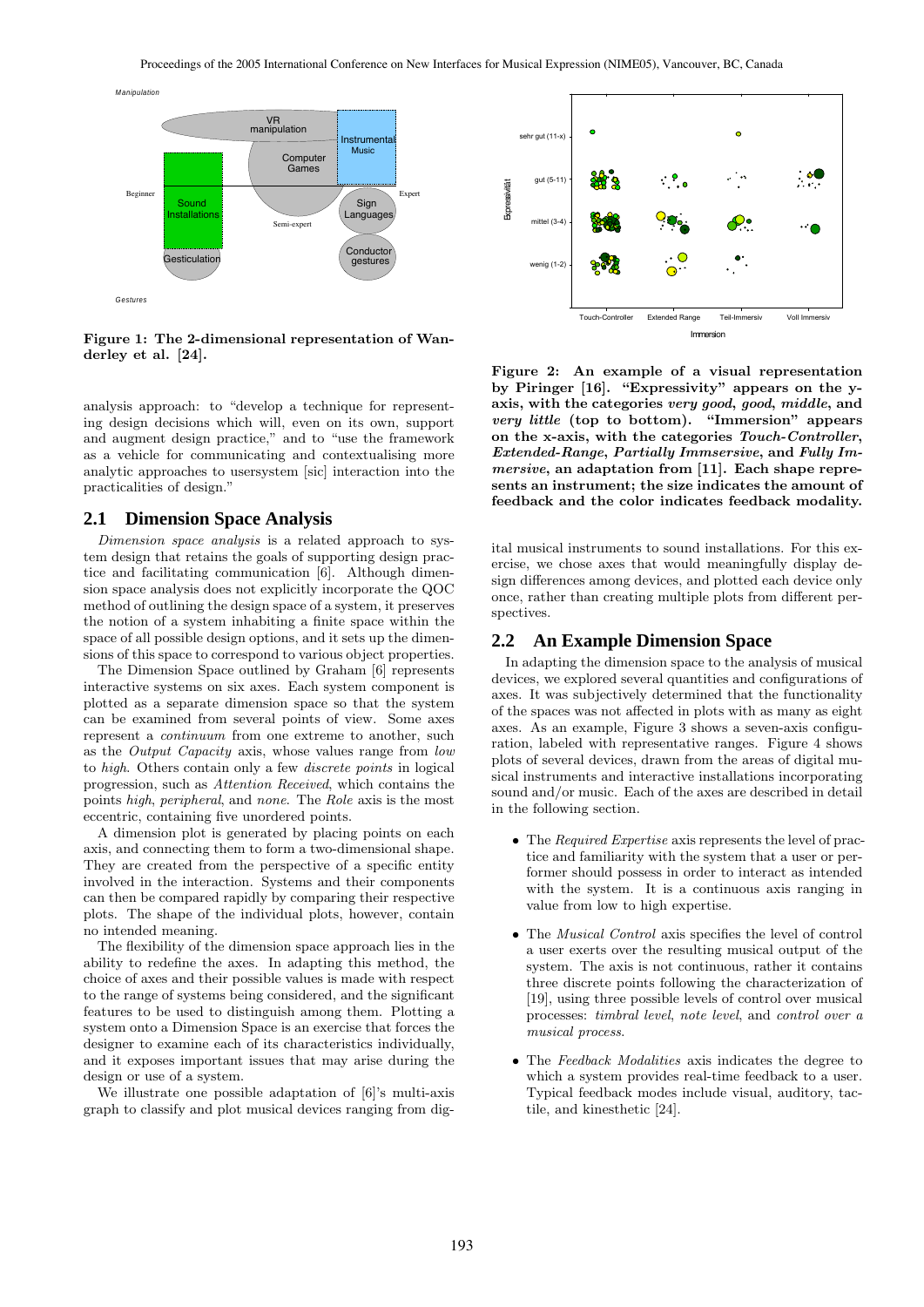

Figure 3: The 7-axis Dimension Space

- The Degrees of Freedom axis indicates the number of input controls available to a user of a musical system. This axis is continuous, representing devices with few inputs at one extreme and those with many at the other extreme.
- The *Inter-actors* axis represents the number of people involved in the musical interaction. Typically interactions with traditional musical instruments feature only one inter-actor, but some digital musical instruments and installations are designed as collaborative interfaces (see [5], [1]), and a large installation may involve hundreds of people interacting with the system at once [21].
- The *Distribution in Space* axis represents the total physical area in which the interaction takes place, with values ranging from local to global distribution. Musical systems spanning several continents via the internet, such as Global String, are highly distributed [20].
- The Role of Sound axis uses Pressing's [17] categories of sound roles in electronic media. The axis ranges between three main possible values: artistic/expressive, environmental, and informational.

### **3. TRENDS IN DIMENSION PLOTS**

The plots of Michel Waisvisz' The Hands (Figure  $4(a)$ ) and Todd Winkler's installation *Maybe...* 1910 (Figure 4(h)) provide contrasting examples of the dimension space in use. The Hands requires a high amount of user expertise, allows timbral control of sound (depending on the mapping used), and has a moderate number of inputs and outputs. The number of inter-actors is low (one), the distribution in space is local, and the role of the produced sound is expressive. The installation Maybe... 1910, is very different: the required expertise and number of inputs are low, and only control of high-level musical processes (playback of sound files) is possible. The number of output modes is quite high



Figure 4: Dimension Space Plots

(sights, sounds, textures, smells) as is the number of interactors. The distribution in space of the interaction, while still local, is larger than most instruments, and the role of sound is primarily the exploration of the installation environment.

When comparing these plots, and those of other music devices, it became apparent that the grouping used caused the plots of instruments to shift to the right side of the graph,